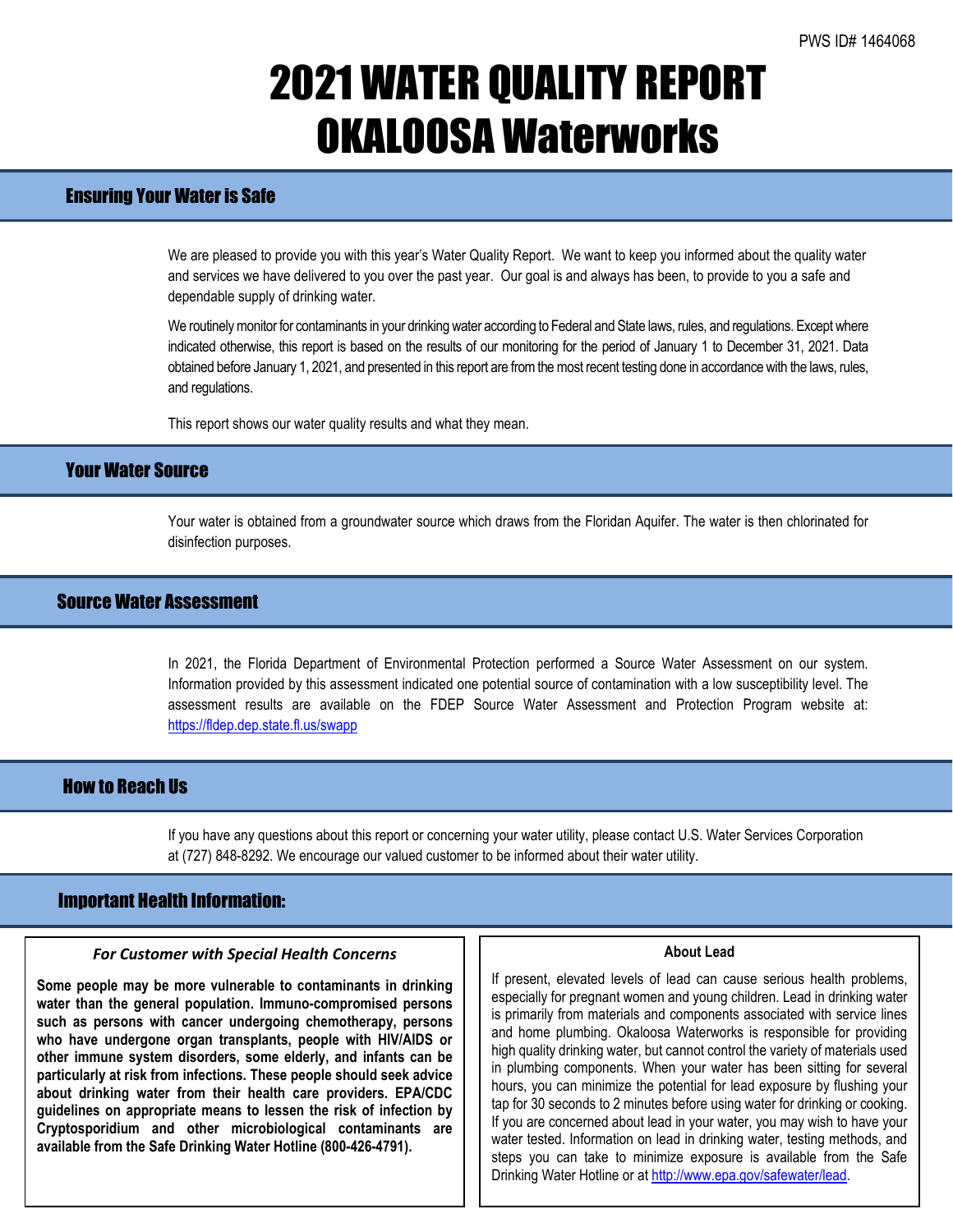# 2021 WATER QUALITY REPORT OKALOOSA Waterworks

## About Your Drinking Water

### **ADDITIONAL HEALTH INFORMATION**

The sources of drinking water (both tap water and bottled water) include rivers, lakes, streams, ponds, reservoirs, springs, and wells. As water travels over the surface of the land or through the ground, it dissolves naturally occurring minerals and, in some cases, radioactive material, and can pick up substances resulting from the presence of animals or from human activity. Contaminants that may be present in source water include:

**(A) Microbial contaminants**, such as viruses and bacteria, which may come from sewage treatment plants, septic systems, agricultural livestock operations, and wildlife.

**(B) Inorganic contaminants**, such as salts and metals, which can be naturally occurring or result from urban stormwater runoff, industrial or domestic wastewater discharges, oil and gas production, mining, or farming.

**(C) Pesticides and herbicides**, which may come from a variety of sources such as agriculture, urban stormwater runoff, and residential uses.

**(D) Organic chemical contaminants**, including synthetic and volatile organic chemicals, which are by-products of industrial processes and petroleum production, and can also come from gas stations, urban stormwater runoff, and septic systems.

**(E) Radioactive contaminants**, which can be naturally occurring or be the result of oil and gas production and mining activities.

In order to ensure that tap water is safe to drink, the EPA prescribes regulations which limit the amount of certain contaminants in water provided by public water systems. The Food and Drug Administration (FDA) regulations establish limits for contaminants in bottled water which must provide the same protection for public health.

Drinking water, including bottled water, may reasonably be expected to contain at least small amounts of some contaminants. The presence of contaminants does not necessarily indicate that the water poses a health risk. More information about contaminants and potential health effects can be obtained by calling the **Environmental Protection Agency's Safe Drinking Water Hotline at 1-800-426-4791**.

### **HOW TO READ THE TABLE**

In the table accompanying this report you may find unfamiliar terms and abbreviations. The following definitions are provided to assist you with understanding the report.

#### **Important Definitions:**

- **Maximum Contaminant Level or MCL:** The highest level of a contaminant that is allowed in drinking water. MCLs are set as close to the MCLGs as feasible using the best available treatment technology.
- **Maximum Contaminant Level Goal or MCLG:** The level of a contaminant in drinking water bellow which there is no known or expected risk to health. MCLGs allow for a margin of safety.
- Action Level or AL: The concentration of a contaminant which, if exceeded, triggers treatment or other requirements that a water system must follow.
- **Maximum Residual Disinfectant Level or MRDL:** The highest level of a disinfectant allowed in drinking water. There is convincing evidence that addition of a disinfectant is necessary for control of microbial contaminants.
- **Maximum Residual Disinfectant Level Goal or MRDLG:** The level of a drinking water disinfectant below which there is no known or expected risk to health. MRDLGs do not reflect the benefits of the use of disinfectants to control microbial contaminants.
- **ND:** Means not detected and indicates that the substance was not found by laboratory analysis.
- **Parts per Billion (ppb) or Micrograms per Liter (μg/l):** One part by weight of analyte to 1 billion parts by weight of the water sample.
- **Parts per Million (ppm) or Milligrams per Liter (mg/l):** One part by weight of analyte to 1 million parts by weight of the water sample.
- **Picocurie per Liter (pCi/L):** Measure of the radioactivity in water.